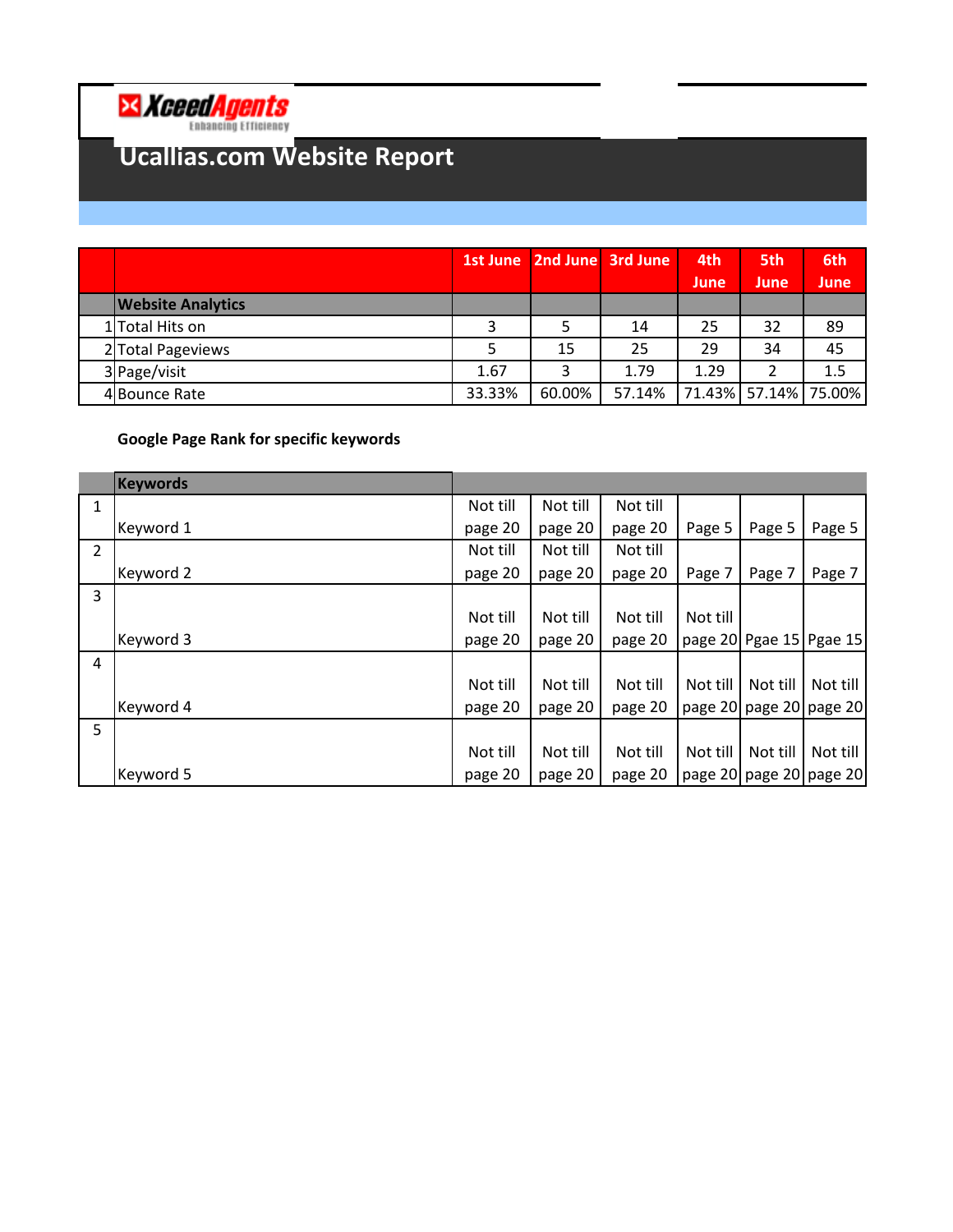

## *June*

| 7th<br><b>June</b> | 8th<br>June   | 9th<br>June   | 10th<br><b>June</b> |  |  | 11th June 12th June 13th June 14th June 15th June 16th June |
|--------------------|---------------|---------------|---------------------|--|--|-------------------------------------------------------------|
|                    |               |               |                     |  |  |                                                             |
| 100                | 112           | 132           | 143                 |  |  |                                                             |
| 46                 | 49            | 54            | 55                  |  |  |                                                             |
| 5.25               | 4.17          | 6.76          | 6.9                 |  |  |                                                             |
|                    | 25.00% 33.33% | 19.00% 19.00% |                     |  |  |                                                             |

| Page 5   | Page 5   | Page 5 Page 4 |                                 |  |  |  |
|----------|----------|---------------|---------------------------------|--|--|--|
| Page 7   | Page 7   | Page 7        | Page 6                          |  |  |  |
|          |          |               |                                 |  |  |  |
|          |          |               |                                 |  |  |  |
|          |          |               | Pgae 15 Pgae 15 Pgae 15 Page 10 |  |  |  |
|          |          |               |                                 |  |  |  |
| Not till |          |               |                                 |  |  |  |
|          |          |               | page 20 Page 17 Page 17 Page 17 |  |  |  |
|          |          |               |                                 |  |  |  |
| Not till | Not till | Not till      |                                 |  |  |  |
|          |          |               | page 20 page 20 page 20 Page 13 |  |  |  |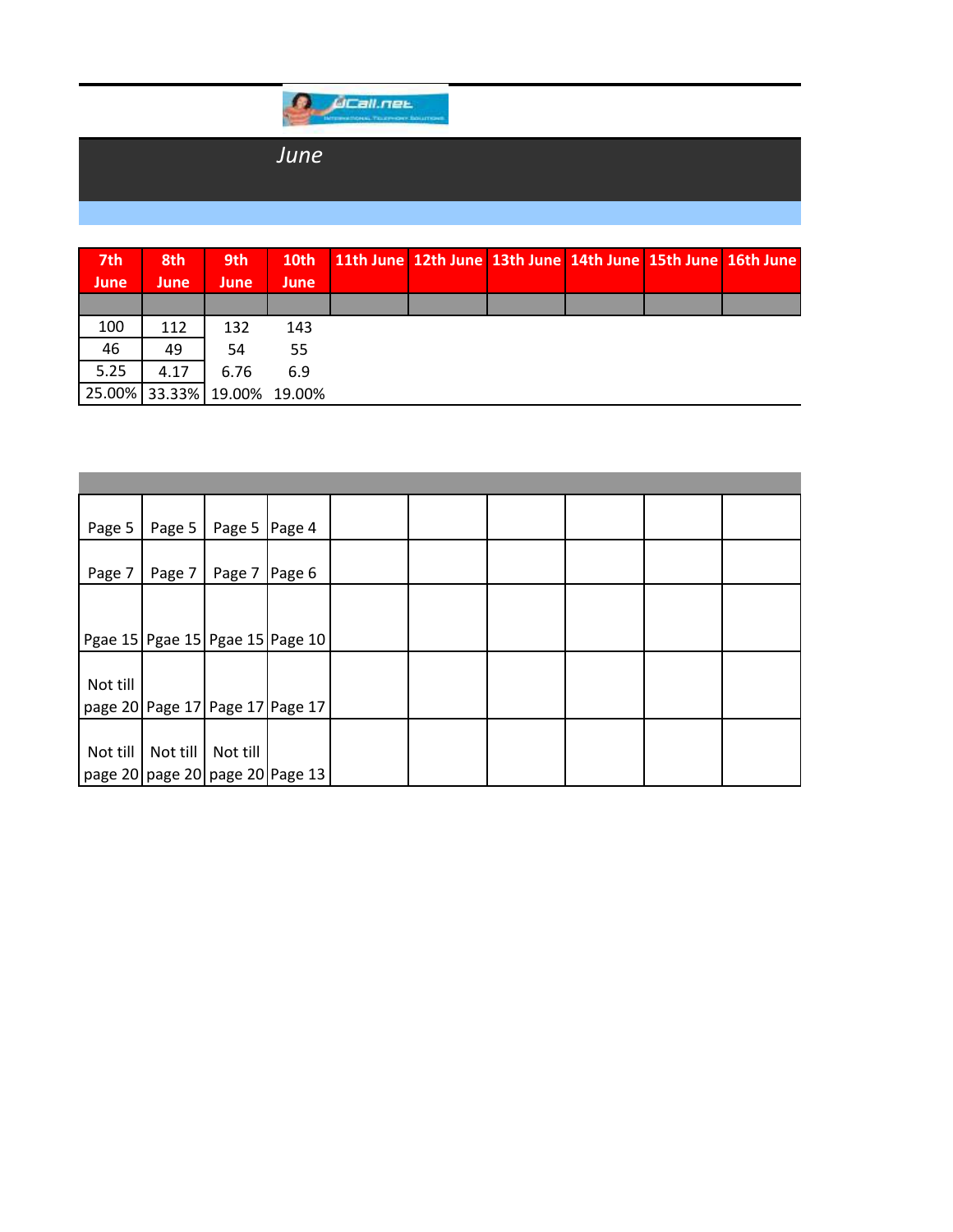## **17th June 18th June 19th June 20th June 21st June 22nd June 23rd June 24th June 25th June 26th June**